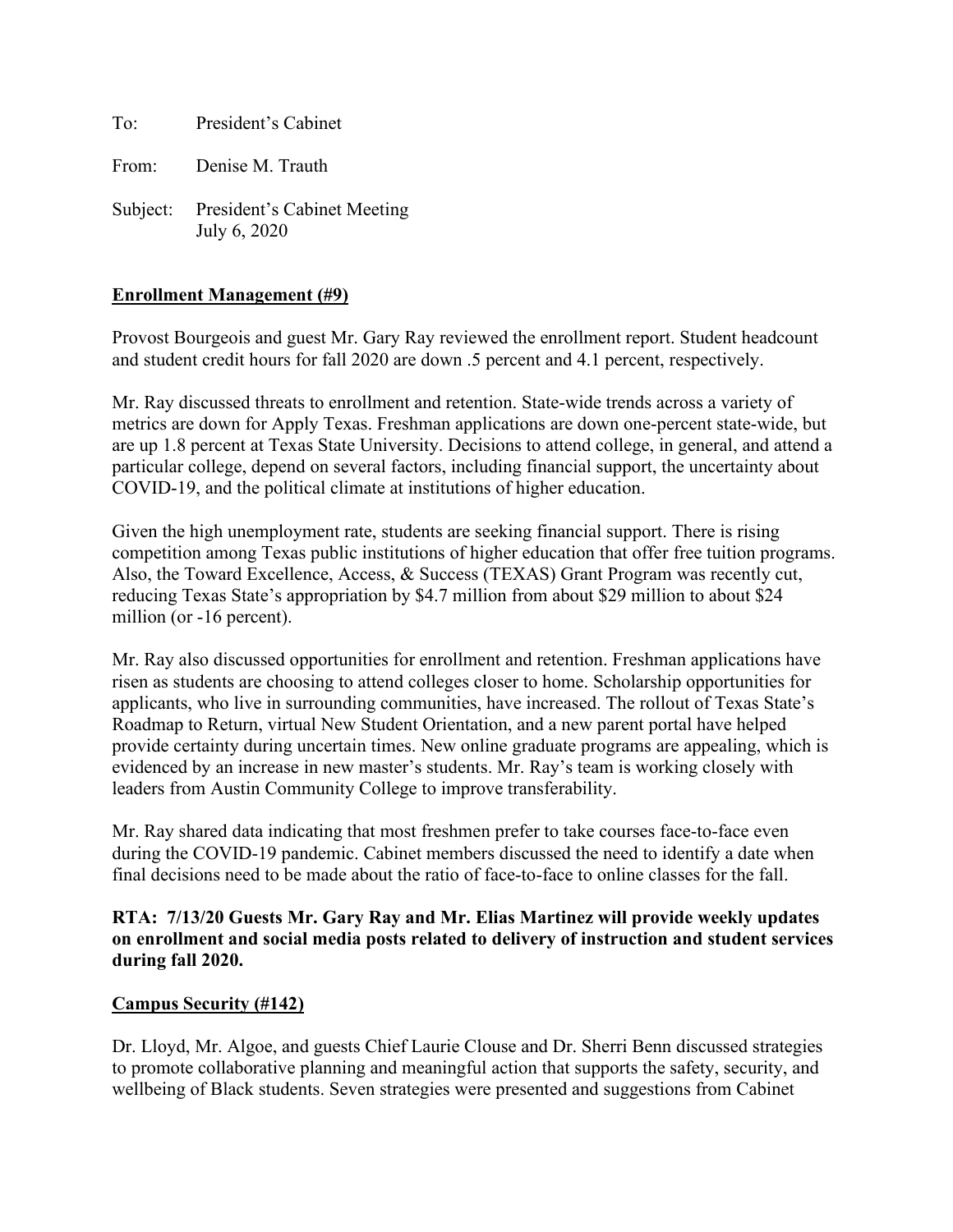members were provided and integrated: 1) schedule a series of UPD/administration-student mediated sessions; 2) host a series of Town Hall meetings on Restorative Justice; 3) create a UPD Oversight Committee; 4) begin offering UPD monthly information forums; 5) create an  $\#8$ cantwait@TXST campaign; 6) launch a student police academy for students and include an opportunity for a "Ride Along;" and 7) talk to student organizations about inviting UPD to their meetings and explore adopt-a-cop type programs or inviting them to be an advisor. With the exception to the second strategy, all of the strategies were approved by the President's Cabinet. Regarding the Town Hall, the first Town Hall was approved and will be held on July 17, 2020. Cabinet members recommended revising the format of the second Town Hall (e.g., consider breaking it into two, involve more faculty from the Department of Criminal Justice, and provide area law enforcement agencies an opportunity to share key data and reforms that are underway).

# **RTA: 7/13/20 Guests: Dr. Sherri Benn and Chief Laurie Clouse will finalize plans for three Town Hall meetings on Restorative Justice.**

# **Pandemic/Post Pandemic Work Groups (#771)**

Dr. Lloyd and guest Dr. Angela Ausbrooks discussed the implementation of recommendations from the Faculty and Staff Morale Work Group. Dr. Ausbrooks identified the recommendations that would have the most impact: 1) ongoing virtual meetings so that faculty and staff can be updated on the latest information, share their concerns, and offer their recommendations; 2) creation of a portal so that faculty and staff can provide written feedback; 3) revisit and raise awareness of classroom management policies; and 4) provide regular updates on COVID-19 and fiscal challenges.

# **Impact of COVID-19 (#770)**

Provost Bourgeois discussed social media reaction to President Trauth's announcement regarding the transition of nearly all face-to-face classes to online delivery for the summer II session.

Mr. Algoe led discussions on: maintaining social distancing by limiting classroom density, giving students the option to take any face-to-face class remotely, and installing air filtration systems in every classroom.

#### **President's Update (#556)**

Dr. Trauth and Dr. Cavitt summarized a meeting they had with Ms. Jennifer Anderson, Hays County Elections Administrator and Voter Registrar. Given the social distancing requirements for mitigating the spread of COVID-19, Dr. Cavitt will put together a proposal for a new polling location on the San Marcos Campus.

President Trauth is in communication with The Texas State University System Chancellor Brian McCall about the TEXAS Grant Program. Chancellor McCall will keep President Trauth informed about funding changes to the program.